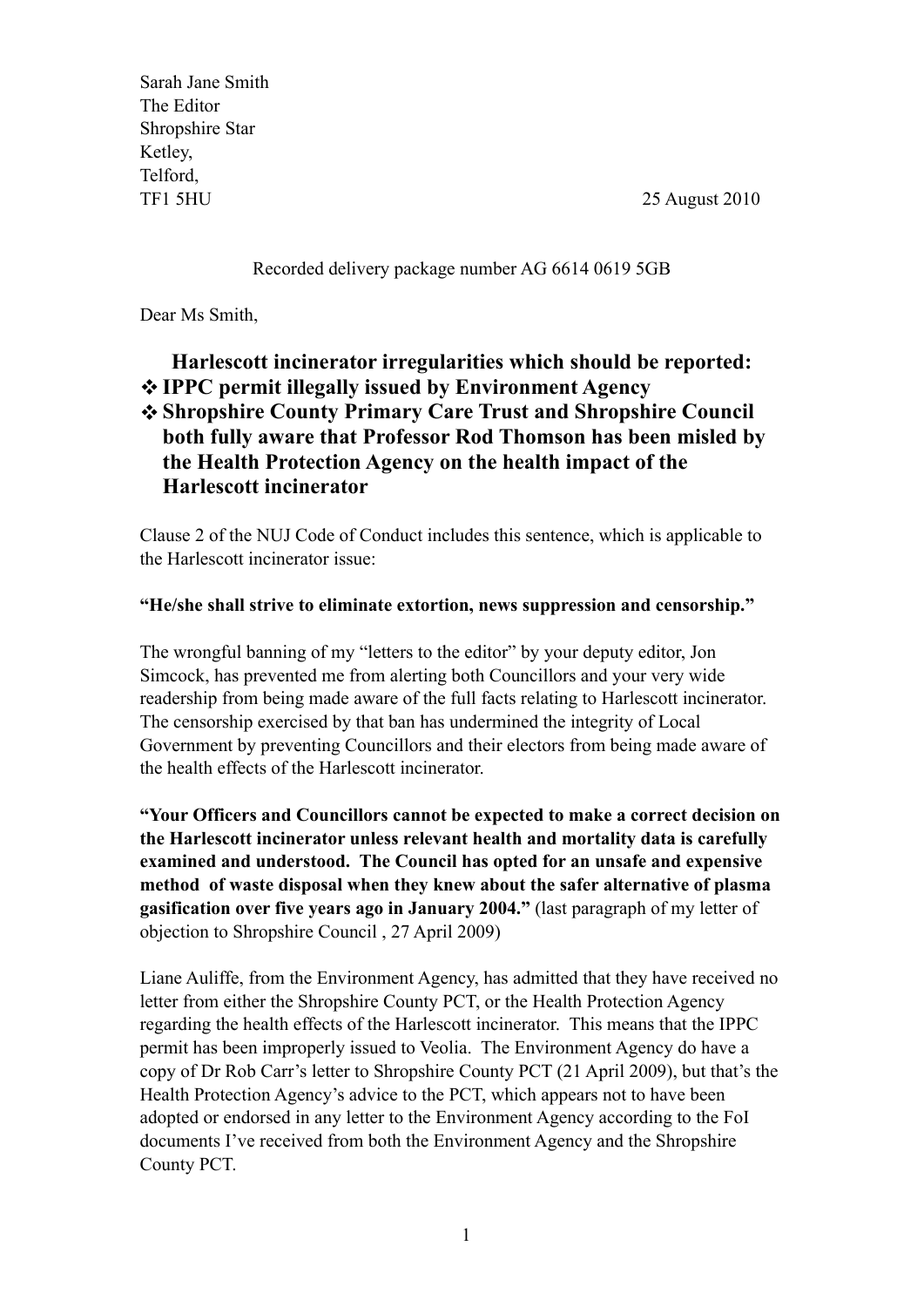The enclosed documents show that the Environment Agency, Shropshire Council and also Shropshire County PCT are all fully aware that the Health Protection Agency has given false advice to Shropshire County PCT on the health effects of incineration.

If you've not got a copy of the ten-page letter of 21 April 2010 from Dr Rob Carr (Health Protection Agency), to Dr L MacHardie, who was Director of Public Health at Shropshire County PCT, I'll be willing to supply the remaining 8 pages, but the enclosed pages 1 and 10 are sufficient to show that the Primary Care Trust was expected to monitor health effects and, if so, then similar advice would have been given to other PCTs around the country which **should** have enabled them to see for themselves the adverse health effects of incinerators in their areas and also to check data around other incinerators – just as the Health Protection Agency had promised to do in August 2003. (see "Chemical danger testing", Western Daily Press, 6 August 2003)

I've no recollection of whether or not the Shropshire Star reporting the written reply to the Parliamentary Questions by Paul Holmes MP regarding the written reply to the Parliamentary Questions by Paul Holmes MP (Hansard, 30 November 2009, Column 539W), but it's extremely important for the Harlescott incinerator issue on which Councillors are due to vote on 1 September 2010.

[http://www.publications.parliament.uk/pa/cm200910/cmhansrd/cm091130/text/](http://www.publications.parliament.uk/pa/cm200910/cmhansrd/cm091130/text/91130w0038.htm) [91130w0038.htm](http://www.publications.parliament.uk/pa/cm200910/cmhansrd/cm091130/text/91130w0038.htm)

### **Incinerators: Health Hazards**

**Paul Holmes:** To ask the Secretary of State for Health (1) what recent assessment his Department has made of the effect on public health of emissions from a functioning incinerator; [302956]

(2) with reference to the answer to the hon. Member for Lewes of 17 September 2007, *Official Report,* column 2209W, on infant mortality: incineration, what recent assessment his Department has made of the correlation between the presence of a functioning incinerator and the incidence of infant mortality in that area. [302957]

**Ann Keen:** The Department has made no recent assessments of the effect on public health of emissions from incinerators, or the effects on infant mortality.

The health protection agency (HPA) recently reviewed the latest research on the impact on health of emissions to air from modern municipal waste incinerators and published a statement in September 2009. It concluded that, while it is not possible to rule out adverse health effects completely, any potential damage from modern, well-run and regulated incinerators is likely to be so small that it would be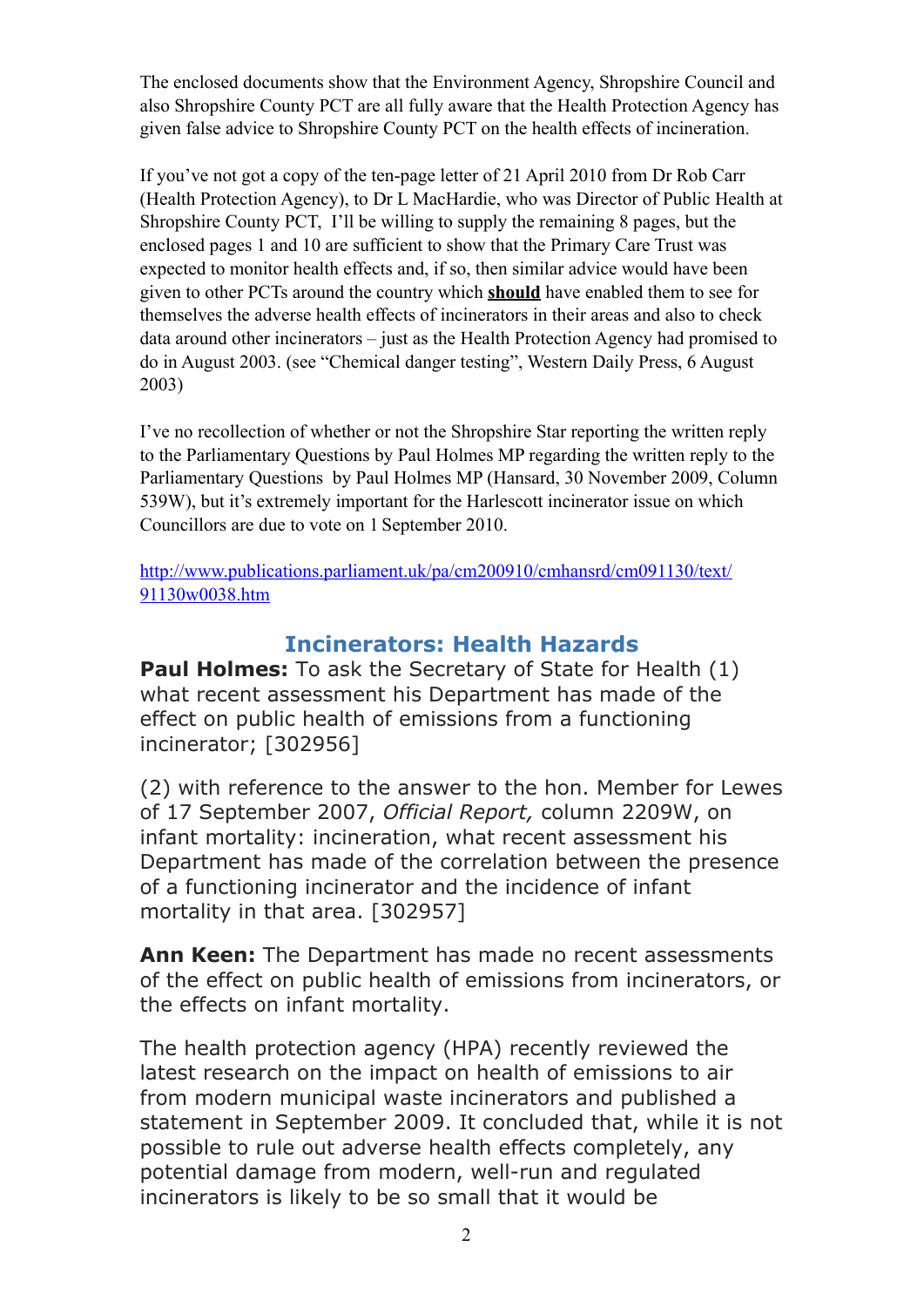undetectable. The advice is available on the agency's website at:

[www.hpa.org.uk/web/HPAweb&;](http://www.hpa.org.uk/web/HPAweb&)HPAwebStandard/ HPAweb\_C/1251473372175

The HPA also advised that studies of public health around modern, well managed municipal waste incinerators are not recommended, since any possible health effects are likely to be small.

\*\*\*\*\*\*\*\*\*\*\*\*\*\*\*\*\*\*\*\*\*\*\*\*\*\*\*\*\*\*\*\*\*\*\*\*\*\*\*\*\*\*\*\*\*\*\*\*\*\* \*\*\*\*\*\*\*

I've enclosed a copy of my 3-page letter of 20 August 2010 to Professor Rod Thomson, Director of Public Health, Shropshire County PCT and also the letter from Professor Rod Thomson to Malcolm Bell at Shropshire Council, in which Professor Bell effectively tells the Council that there's be no adverse health effects.

Also enclosed are my 4-page letter of objection to Shropshire Council dated 27 April 2009 and my 3-page letter of objection to the Environment Agency dated 18 March 2009 – both letters relating to Harlescott incinerator.

Unless your London correspondent was outside the House of Commons on 7 November 2001, you'd be unlikely to have a photograph of me holding a placard saying "HAPPY TO HARM YOU" – as part of an anti-incinerator lobby.

I've enclosed a copy here, together with the press release that Alan Dalton (an Environment Agency Board Member until December 2001) wrote for the launch of his tabloid magazine "DIRT" in 2002. Note the message on the rubber stamp in the cartoon. No changes there!

He was appalled at the way the Environment Agency brushed aside health concerns of those living near landfill sites and incinerators as seen from his report ("Just who do the Environment Agency protect?". August 2001) to Michael Meacher, and which also names me in the "stress" case study.

If Alan Dalton had lived ( he died December 2003), he'd have made sure that the £500,000 or so spent by the Environment Agency on the "Steve Evans" stress case (started 13 Feb 2001, ended at Employment Tribunal remedy hearing 24 November 2004, reported by Dan Slee, who was in court with Steve Evans & myself that day) would have led to criminal proceedings as SABC's Andy Goldsmith failed to followup his "smacked wrist" sentence on the failure of the EA to comply with health  $\&$ safety legislation:

<http://www.no-incinerator.org.uk/Environment%20Agency%20report.htm>

# **Just Who Does the Environment Agency**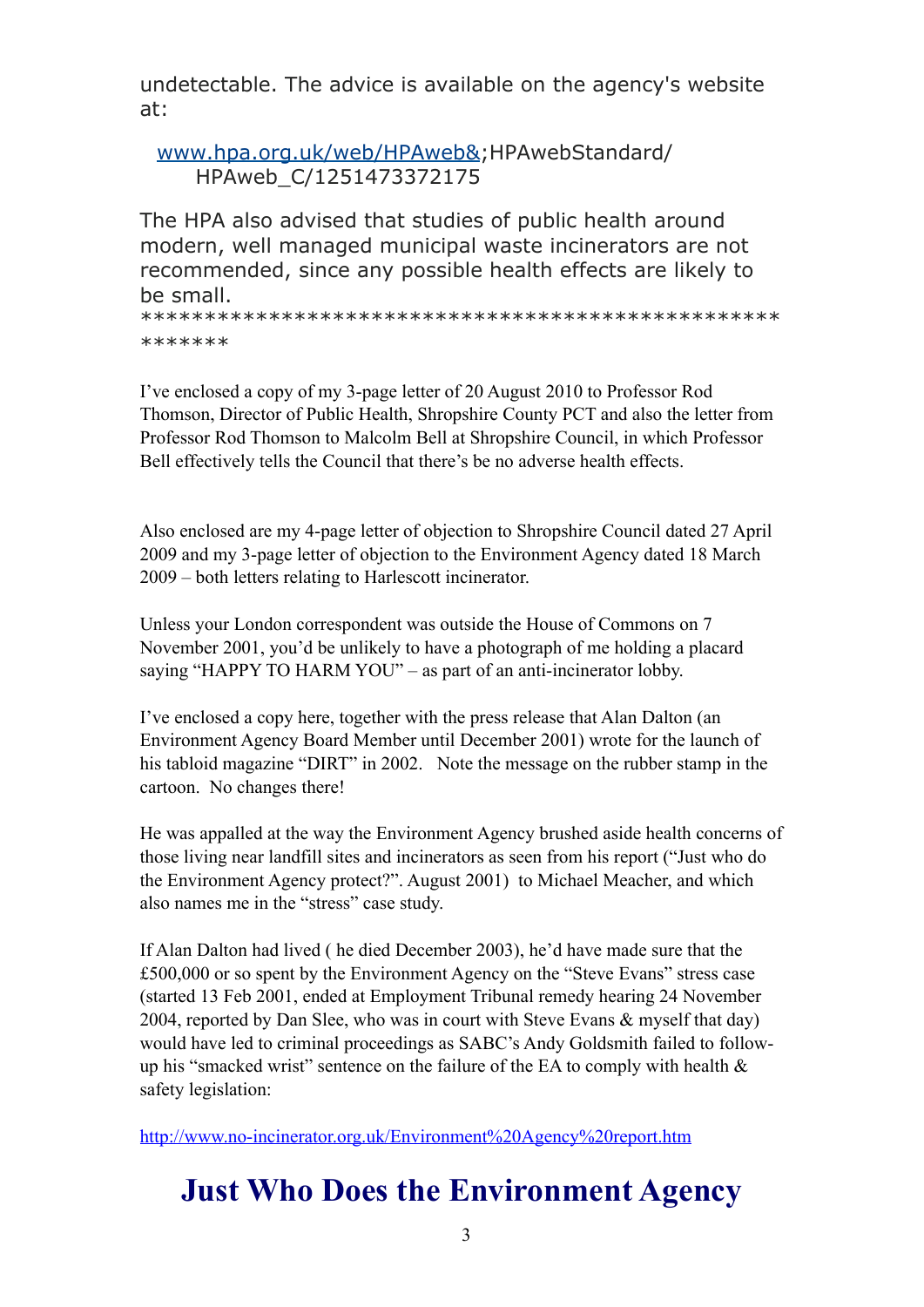## **Protect?**

### A Report of Environment Agency Board Member Alan Dalton to The Minister for the Environment - Michael Meacher MP

### August 2001.

"As the Environment Agency becomes, as we hope it will, a more effective and confident organisation, we fully expect that it will start to say things which the government may not want to hear."…..continues

**Your newspaper can report** that I've written to Professor Rod Thomson to let him know that he's been misinformed by the Health Protection Agency and that I've asked him to withdraw his letter of 8 April 2010 to Malcolm Bell at Shropshire Council.

**You can also report** that both the Environment Agency and Shropshire Council have both been made aware, via my letters of 18 March 2009 and 27 April 2009 respectively, that the Health Protection Agency were wrong to claim that incinerators **'do not pose a significant threat to public health'** (Daily Mail, 5 September 2009) The HPA were wrong because they've not examined any relevant data in electoral wards around any incinerator.

## **Daily Mail: Incinerators cleared of cancer link**

**Daily Mail, The (London, England)** - Saturday, September 5, 2009 *Readability: 11-12 grade level (Lexile: 1270L) Author: Sean Poulter*

**INCINERATORS** for household rubbish are likely to be built on sites across the country after health watchdogs rejected claims that they are 'cancer factories'.

The Health Protection Agency has concluded that the plants, where waste is burned to create energy, 'do not pose a significant threat to public health'.

The news will wreck efforts by residents' groups, MPs and health campaigners, who have been fighting plans to build **incinerators** on sites around Britain.

….continues

I've also enclosed copies of:

1. Big Issue in the North article "Incinerator health risks denied", 26 April-2 May 2010